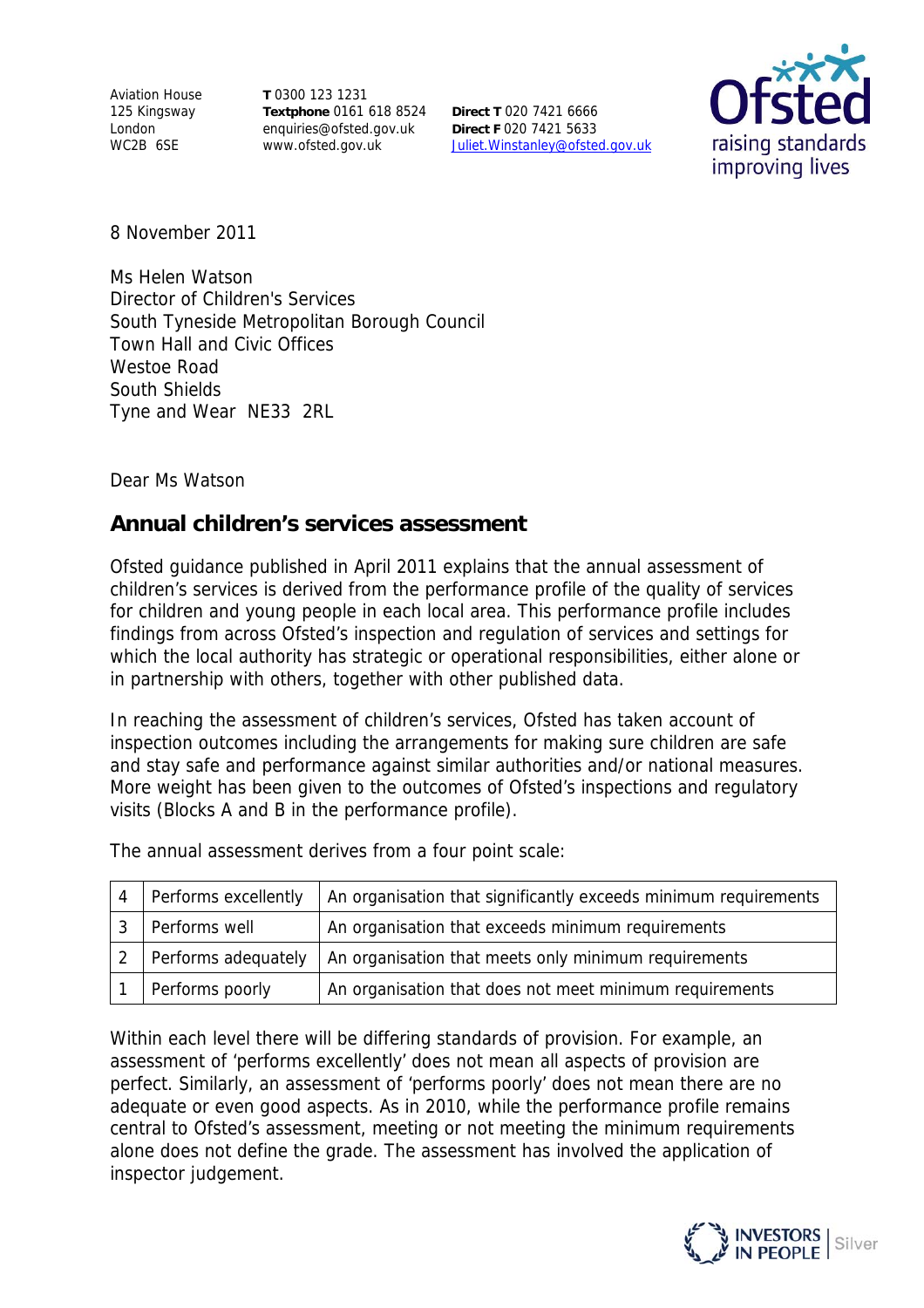

## **South Tyneside Metropolitan Borough Council children's services assessment 2011**

| <b>Children's services assessment</b> | Performs adequately (2) |
|---------------------------------------|-------------------------|
|                                       |                         |

Children's services in South Tyneside Metropolitan Borough Council perform adequately, as they did in 2010. The quality of secondary schools and post-16 education provision remains mixed. The large majority of services, settings and institutions inspected by Ofsted are good or better overall. Most provision helps children and young people stay safe and enjoy their learning. Areas of strength and those identified for improvement remain largely the same as last year. The quality of provision in registered day care, nurseries and primary schools has improved. The most recent inspection of the school that became an academy has been taken into account in this assessment.

Ofsted's last inspection of contact, referral and assessment arrangements for children in need and children who may be in need of protection took place in September 2010 when three strengths, many satisfactory aspects of practice and a number of areas for development were identified. There were no priority actions requiring urgent attention.

## **Strengths**

- **The overall quality of early years and childcare provision has improved** since 2010. The children's centres inspected are mostly good and provide effective support to children, parents or carers.
- For children under five, the local authority has maintained the good quality of its provision and the large majority is good or better. Over the past four years, achievement in the Early Years Foundation Stage has improved at twice the rate of improvement found nationally. Levels of development for children from low-income backgrounds have also improved.
- The proportion of good primary schools has increased and the local authority's support to the two primary schools in an Ofsted category of concern has been effective so that none are now inadequate. Key Stage 2 results match performance in similar areas and the provisional results for 2011 show a slight increase of one per cent this year. Progress is particularly strong in English.
- Almost all provision in special schools is good or outstanding, as it was in 2010. One special school sixth form is good and the other is satisfactory.
- For looked after children and young people, provision is consistently good or better, as it was in 2010. The adoption agency remains outstanding and the fostering agency is good. The two local authority children's homes remain good. For services commissioned by the local authority, the large majority of providers are good or better.